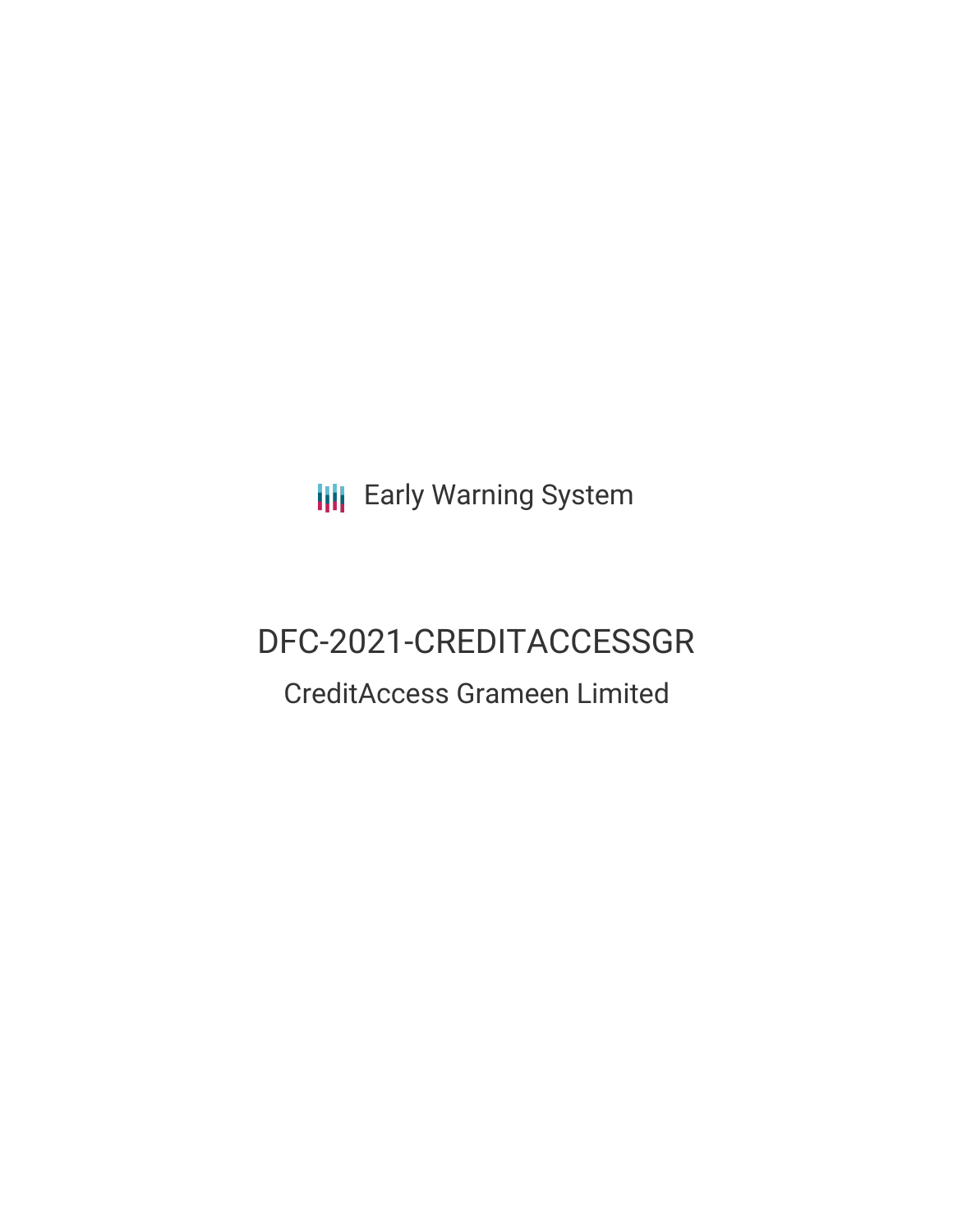

### **Quick Facts**

| <b>Countries</b>               | India                                                  |
|--------------------------------|--------------------------------------------------------|
| <b>Financial Institutions</b>  | US International Development Finance Corporation (DFC) |
| <b>Status</b>                  | Active                                                 |
| <b>Bank Risk Rating</b>        | С                                                      |
| <b>Borrower</b>                | CreditAccess Grameen Limited (CAGL)                    |
| <b>Sectors</b>                 | Finance                                                |
| <b>Investment Type(s)</b>      | Loan                                                   |
| <b>Investment Amount (USD)</b> | $$35.00$ million                                       |
| <b>Loan Amount (USD)</b>       | \$35.00 million                                        |
| <b>Project Cost (USD)</b>      | $$46.70$ million                                       |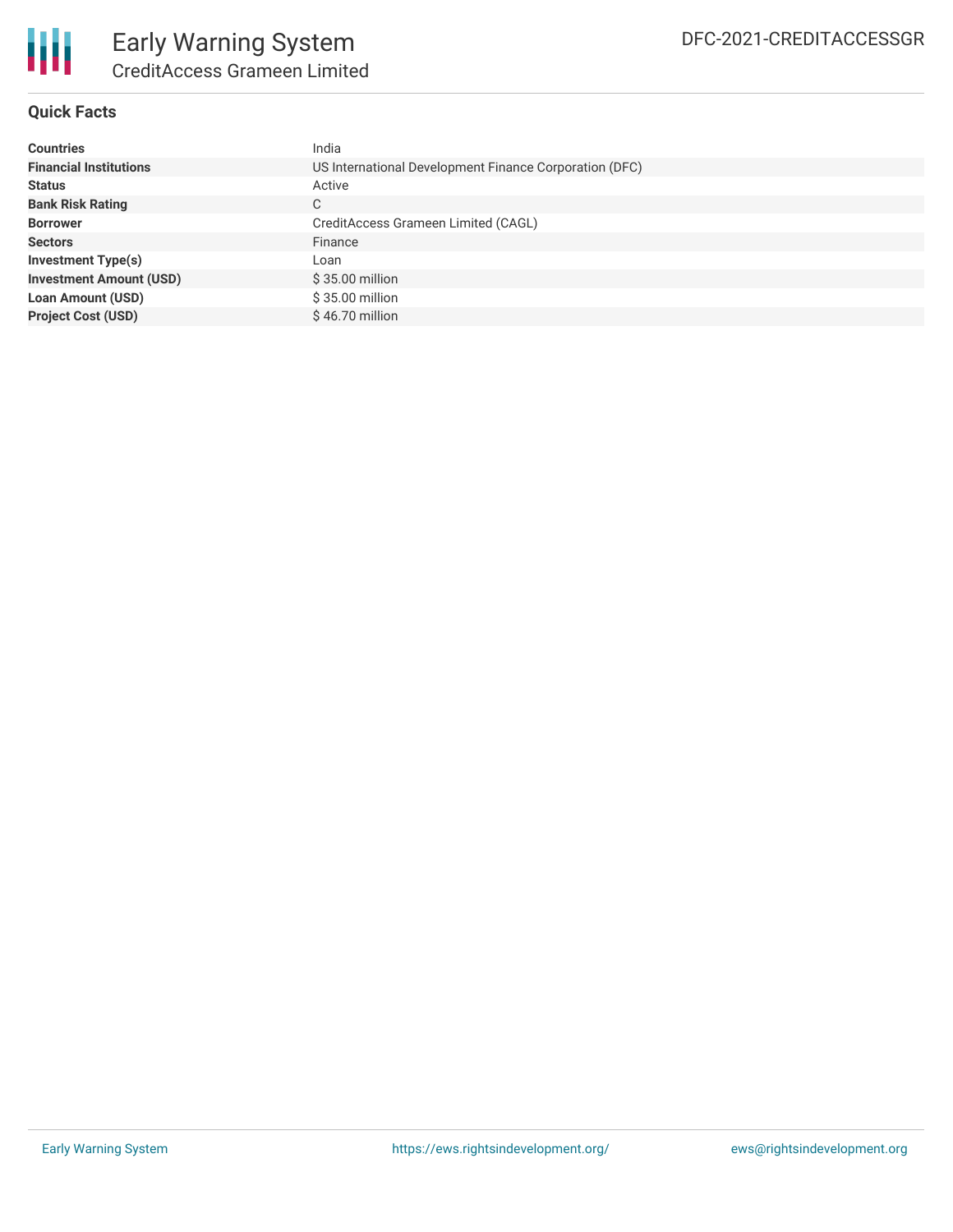

### **Project Description**

According to DFC documents, the subject loan will allow CAGL to expand its microfinance portfolio serving women at the bottom of the pyramid in predominantly rural India.

This Project is expected to have a highly developmental impact by expanding the availability of microfinance lending to women in India, as well as providing more expansive financial products to its micro-clients, which graduate to SMEs and have increased financing needs. The Project will support microfinance lending to a projected 9.6 million individuals, who are all women and mostly low-income and rural individuals. The microfinance lending gap in India is estimated at \$9 billion, while the gap for women microenterprises is estimated at \$567 million. This Project aligns with the Government of India's National Mission for Financial Inclusion and the RBI's National Strategy for Financial Inclusion, which envision comprehensive financial inclusion for the nation's poor, underbanked and unbanked.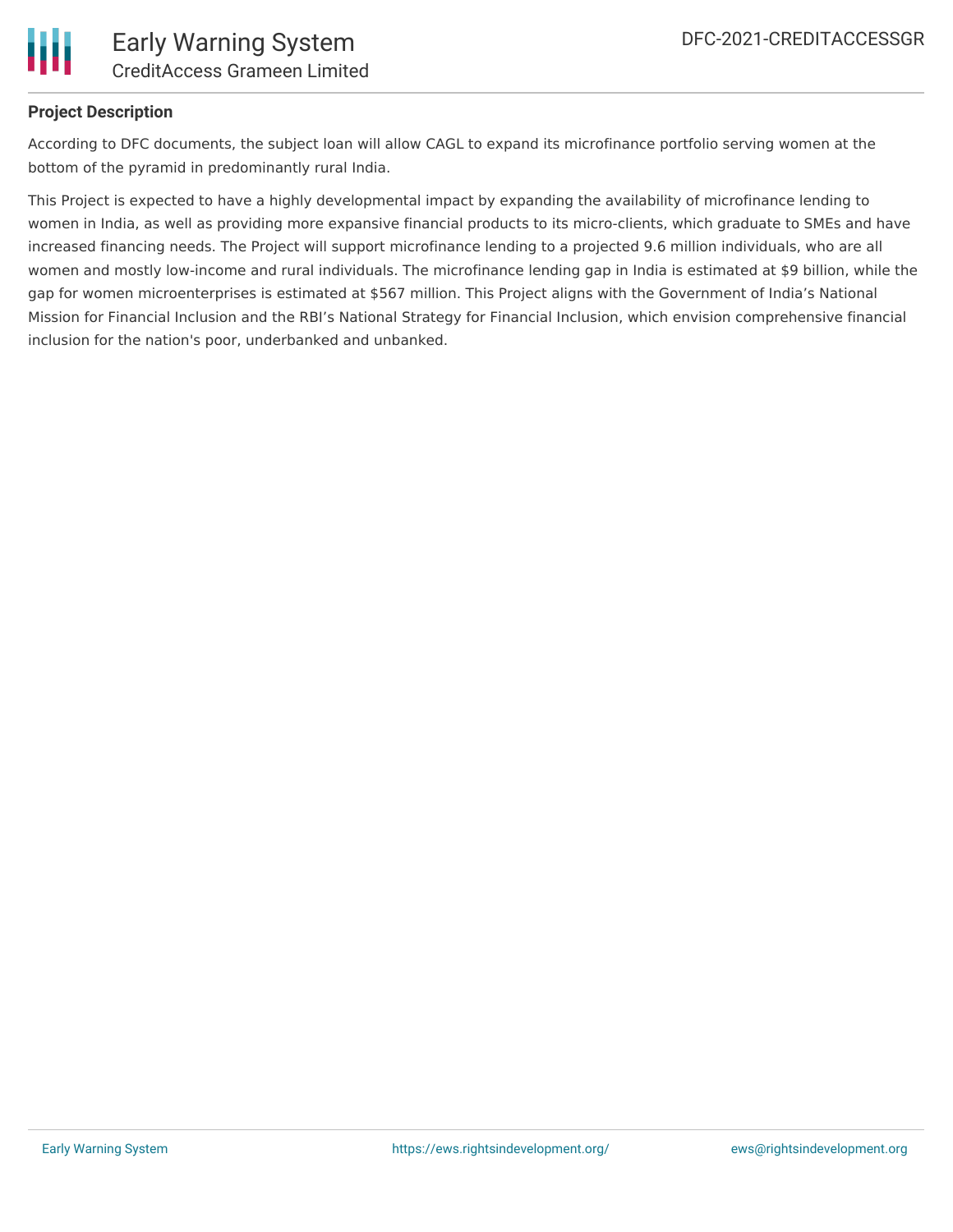

### Early Warning System CreditAccess Grameen Limited

### **Investment Description**

US International Development Finance Corporation (DFC)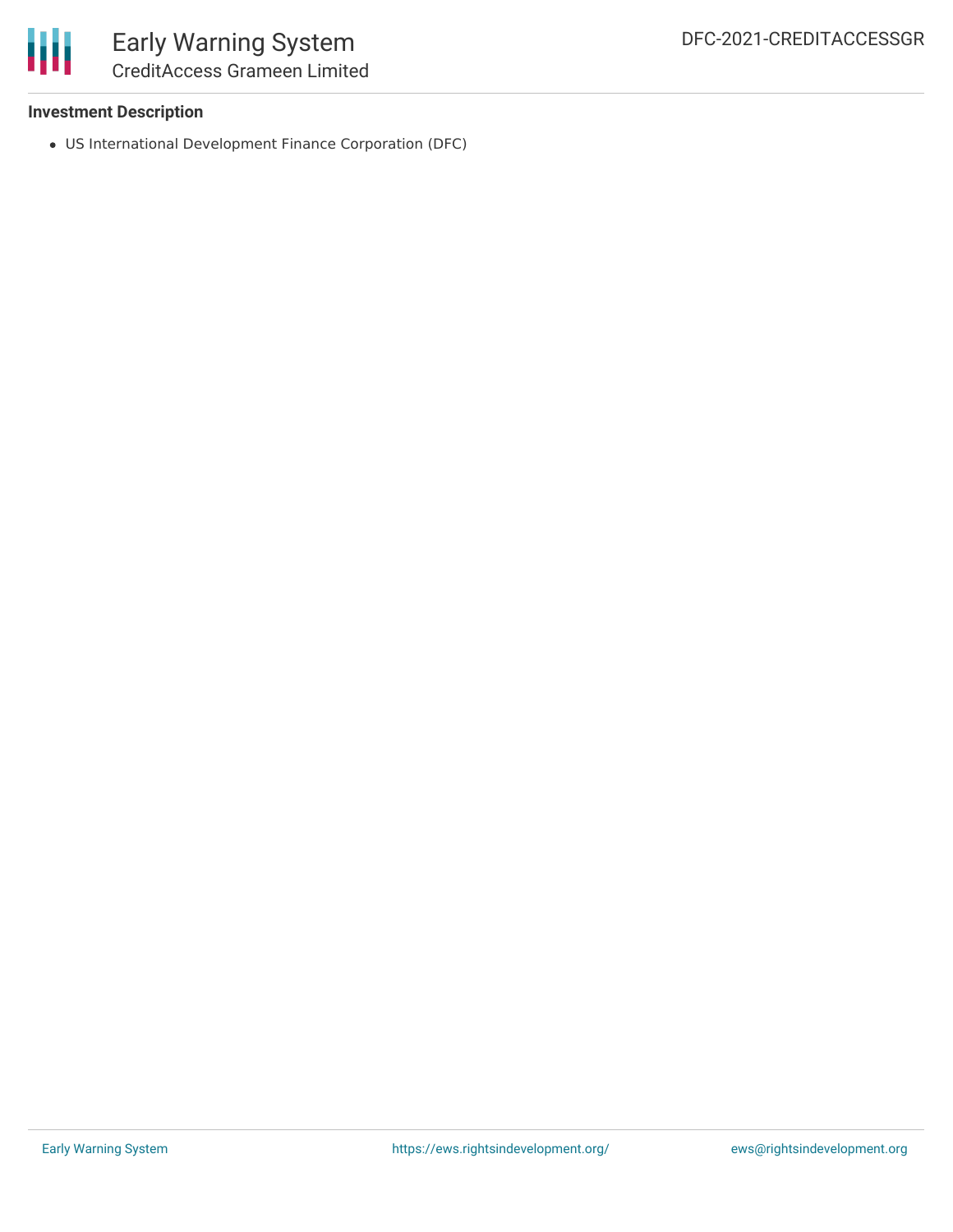

### **Contact Information**

ACCESS TO INFORMATION

Unlike many other development finance institutions, DFC does not currently have an access to information policy.

Under the United States Freedom of Information Act (FOIA), DFC is obliged to respond to reasonably formulated requests for Agency records. However, DFC may apply exemptions from release to certain types of information and may charge fees in responding to requests. DFC has a designated FOIA officer who is trained in how to respond to requests and implement the law. You can learn more about filing a FOIA request at: https://www.dfc.gov/foia

ACCOUNTABILITY MECHANISM OF THE UNITED STATES INTERNATIONAL DEVELOPMENT FINANCE CORPORATION (DFC)

The Office of Accountability is an independent office that addresses complaints about environmental or social issues related to DFC-supported projects. The office provides communities an opportunity to have concerns independently reviewed and addressed. If you submit a complaint to the Office of Accountability, it may assist you by either seeking to address your problems by facilitating a problem solving dialogue between you and those implementing the project and/or investigating whether the DFC complied with its policies to prevent environmental, social, human rights, and labor harms.

You can find more information about the Office of Accountability at: https://www.dfc.gov/who-we-are/office-accountability